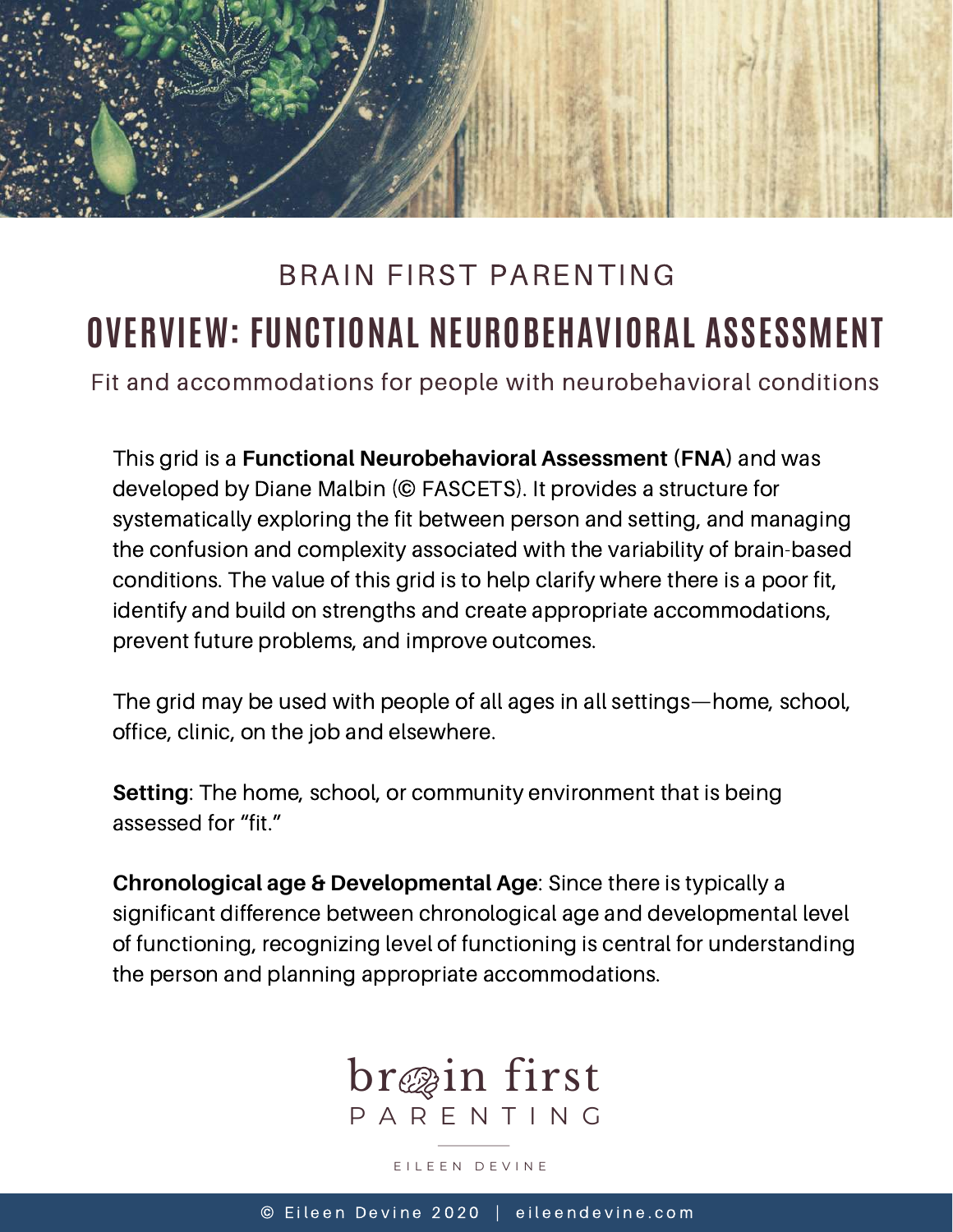

## **OVERVIEW: FUNCTIONAL NEUROBEHAVIORAL ASSESSMENT** BRAIN FIRST PARENTING

Fit and accommodations for people with neurobehavioral conditions

**Column 1 – Task or expectation:** This asks the question, "What does the person need to do in order to be successful in this setting? What are the expectations for "appropriate behaviors?" This is otherwise known as task analysis.

**Column 2 – Brain tasks:** Column two asks the question, "What does the brain need to be able to do in order to successfully do the task in column one?" This column takes practice to learn to fill out since it requires identification of cognitive tasks that are typically taken for granted.

**Column 3 – Primary characteristics:** To complete this column, refer to the neurobehavioral screening tool. Does this person have difficulty with the cognitive task in column two? For example, if column two identified "fast auditory pace", and the person was a "5" on the screen for slow cognitive pace, this provides a visual comparison between assumed abilities and neurobehavioral symptoms. In the following case example, there is a poor fit. The grid also clarifies where there is a good fit.

**Column 4 – Developmental age (estimate):** Developmental level of maturity often varies by task. Factoring actual developmental age rather than chronological age into the analysis is central for understanding and developing appropriate accommodations.